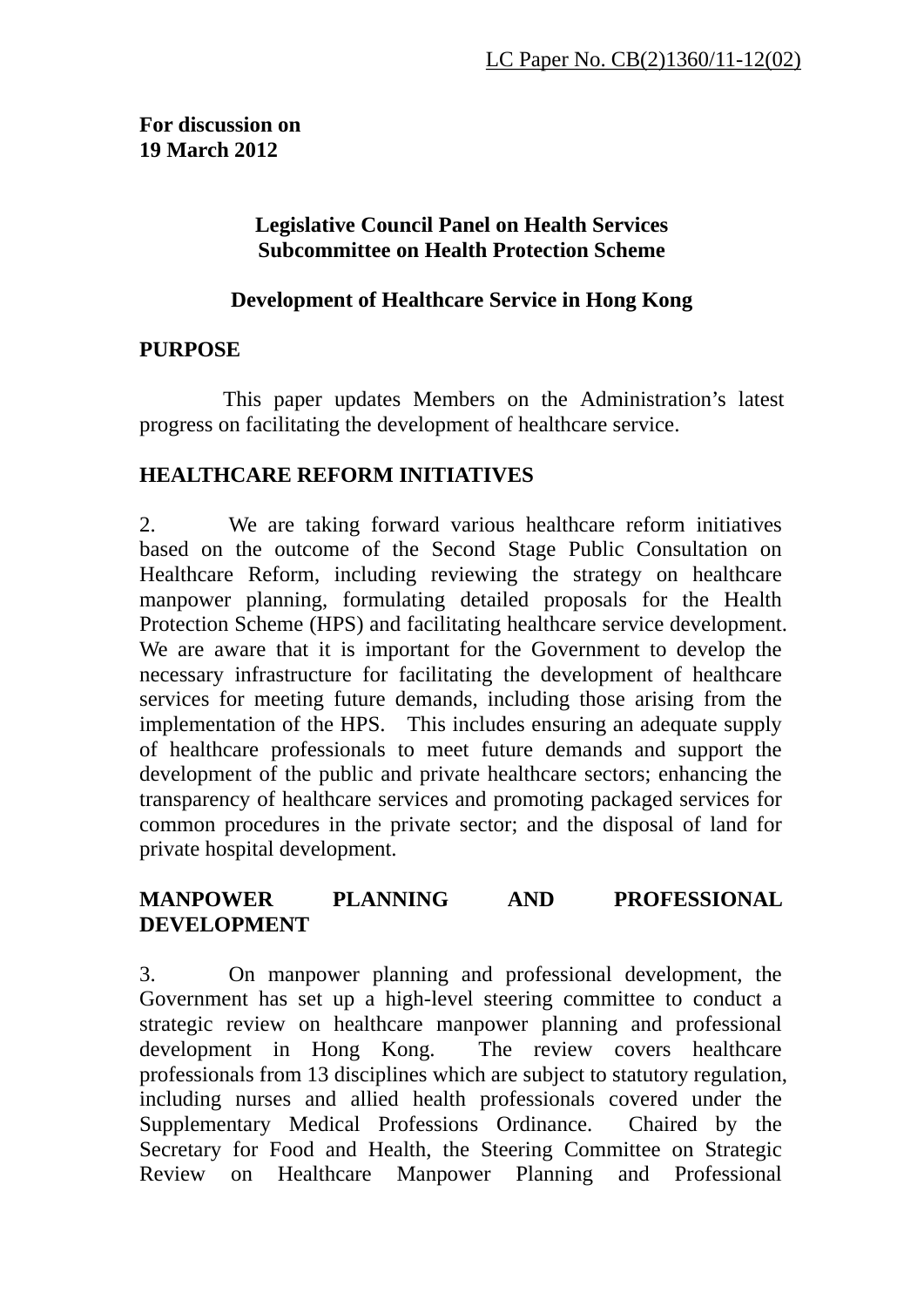Development will assess manpower needs in the various healthcare professions and put forward recommendations on how to cope with anticipated demand for healthcare manpower, strengthen professional training and facilitate professional development having regard to the findings of the strategic review, with a view to ensuring the healthy and sustainable development of Hong Kong's healthcare system.

# **REGULATION AND DEVELOPMENT OF PRIVATE HOSPITALS**

4. To further enhance the quality of services provided by private hospitals, we will conduct a review on the Hospitals, Nursing Homes and Maternity Homes Registration Ordinance (Cap. 165), primarily with an aim to improve transparency of private healthcare services and to better protect consumer's rights.

5. At the same time, with a view to increasing the overall capacity of the healthcare system in Hong Kong to cope with the increasing service demand and addressing the imbalance between the public and private sectors in hospital services, it is the Government's policy to promote and facilitate private hospital development. The Government has reserved four sites at Wong Chuk Hang (about 2.8 hectares), Tseung Kwan O (about 3.5 hectares), Tai Po (about 4.8 hectares) and Lantau (about 1.6 hectares) for private hospital development. Details of the reserved sites are set out in **Annex**.

6. We invited the market in December 2009 to March 2010 to express their interest in developing the sites. A total of 30 submissions have been received, comprising 12 for the Wong Chuk Hang site, three for the Tseung Kwan O site, six for the Tai Po site, and nine for the Lantau site. Among them, 21 are from local parties, seven from overseas parties and the remaining two from joint partnership of local and overseas parties. Most of the submissions contain a hospital development plan with proposed scope of service, which include a range of specialties, Chinese Medicine, etc.

7. In promoting the development of private hospital, we seek to ensure that the services of the new hospitals are of good quality, and can cater for the needs of the general public and enhance the medical professional standards. We will therefore impose a set of special requirements for the new private hospitals to be developed at the four reserved sites, covering the following aspects -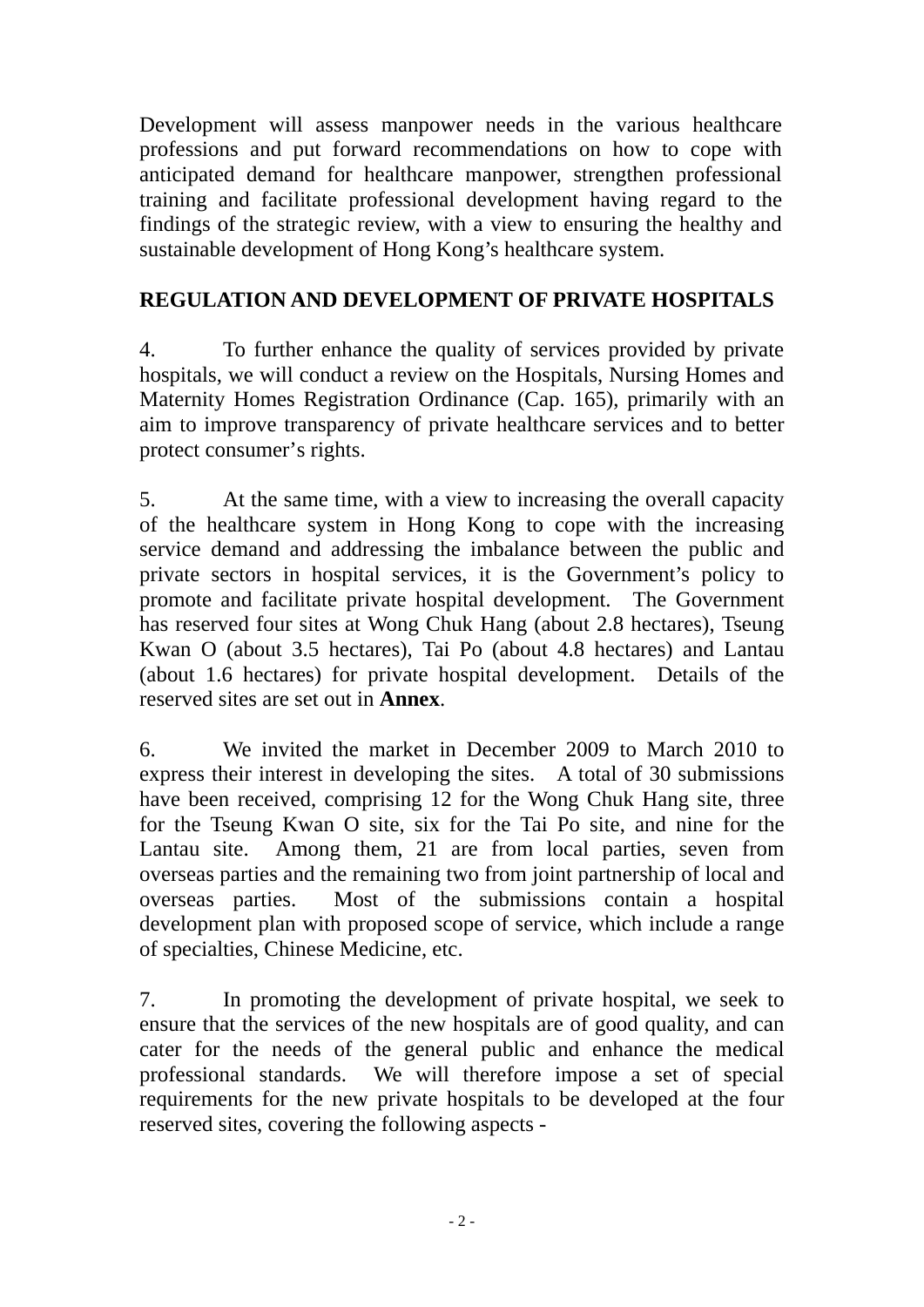- (a) land use: restriction on use of the site for providing hospital services (including clinical services and non-clinical supporting services/facilities), while allowing provision of accommodation services for families and visitors of patients;
- (b) date of commencement of operation: to require the new hospitals to commence to operate within a specified time, to ensure timely development of the hospital to meet public needs;
- (c) bed capacity: to require the new hospitals to provide not less than a specified number of beds to ensure optimal use of the land;
- (d) scope of service: to ensure the services of the new hospitals can cater for the community's need, the new hospitals will be required to provide a mix of services to avoid the possibility of slanting towards a particular type of service due to its high profitability. Specifically, the hospitals will be required to provide services of medicine, surgery, orthopaedics & traumatology and gynaecology, which are specialties commonly available in a hospital, and to cap the number of obstetric beds at no more than 20% of the total number of beds in the hospital;
- (e) price transparency: the new hospitals will be required to provide comprehensive charging information of its services (covering room charges, maintenance fees, charges for operating theatres, laboratory tests, X-ray tests, drugs, other miscellaneous items, etc.) for easy reference by the public and patients;
- (f) service target: the new hospitals will be required to provide the majority of its services to local residents;
- (g) packaged charge: the new hospitals will be required to provide a certain percentage of bed days for services provided at packaged charge, which should include the major elements of hospital service such as doctors' fees, maintenance fees, diagnostic procedures, surgical operations, etc.; and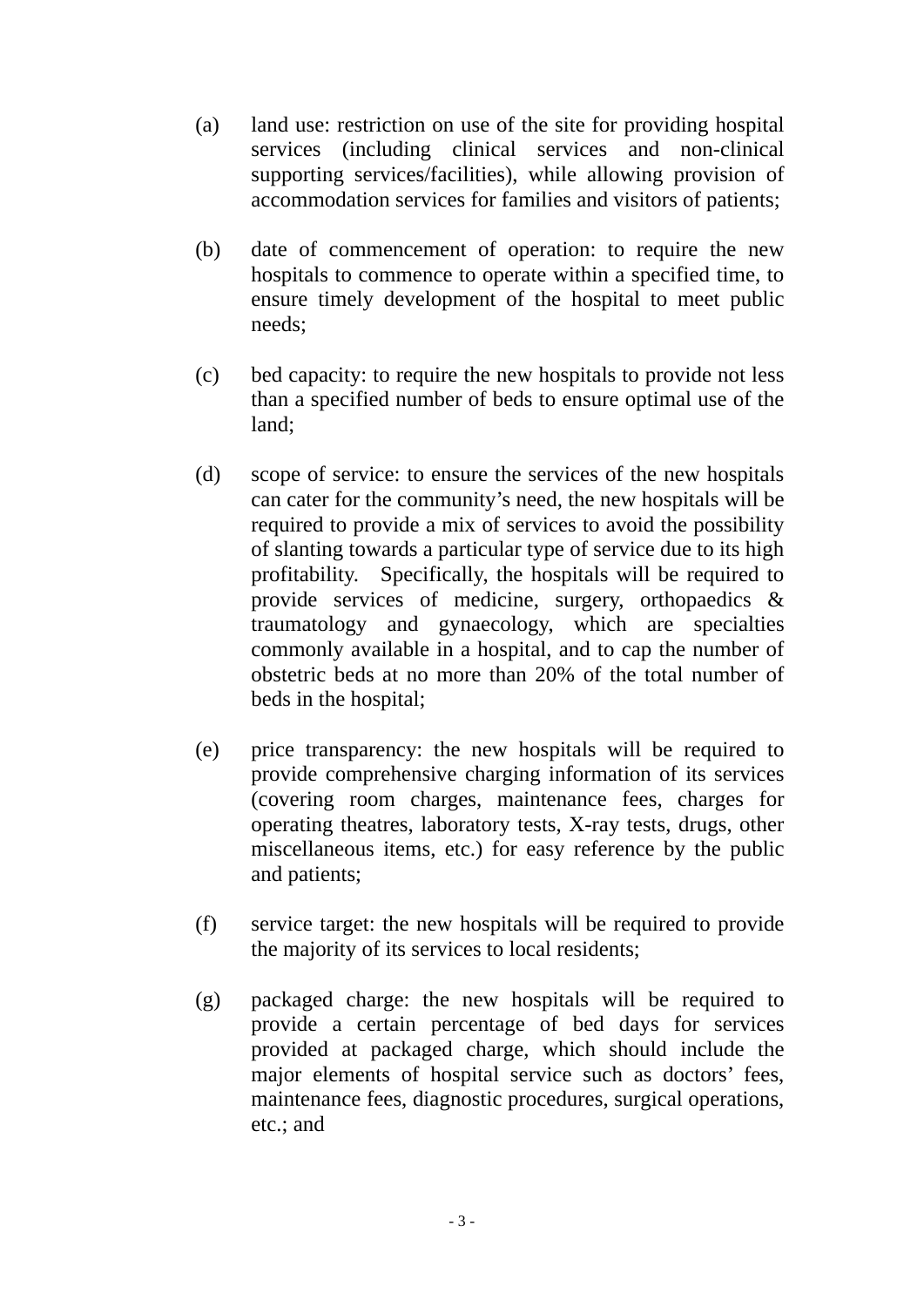(h) service standard: the new hospitals will be required to attain hospital accreditation on a continuous basis to ensure service standards and quality.

8. We are now finalizing the land disposal arrangements for the four reserved hospital sites, taking into account the suggestions and views in the submissions received from the market. We plan to first dispose of the two sites at Wong Chuk Hang and Tai Po through open tender in the first quarter of 2012. The other two sites will be disposed of later in phases taking into account, amongst other things, the market response to the invitation of tenders for the first two sites.

### **ADVICE SOUGHT**

9. Members are invited to note the contents of the paper.

### **Food and Health Bureau March 2012**